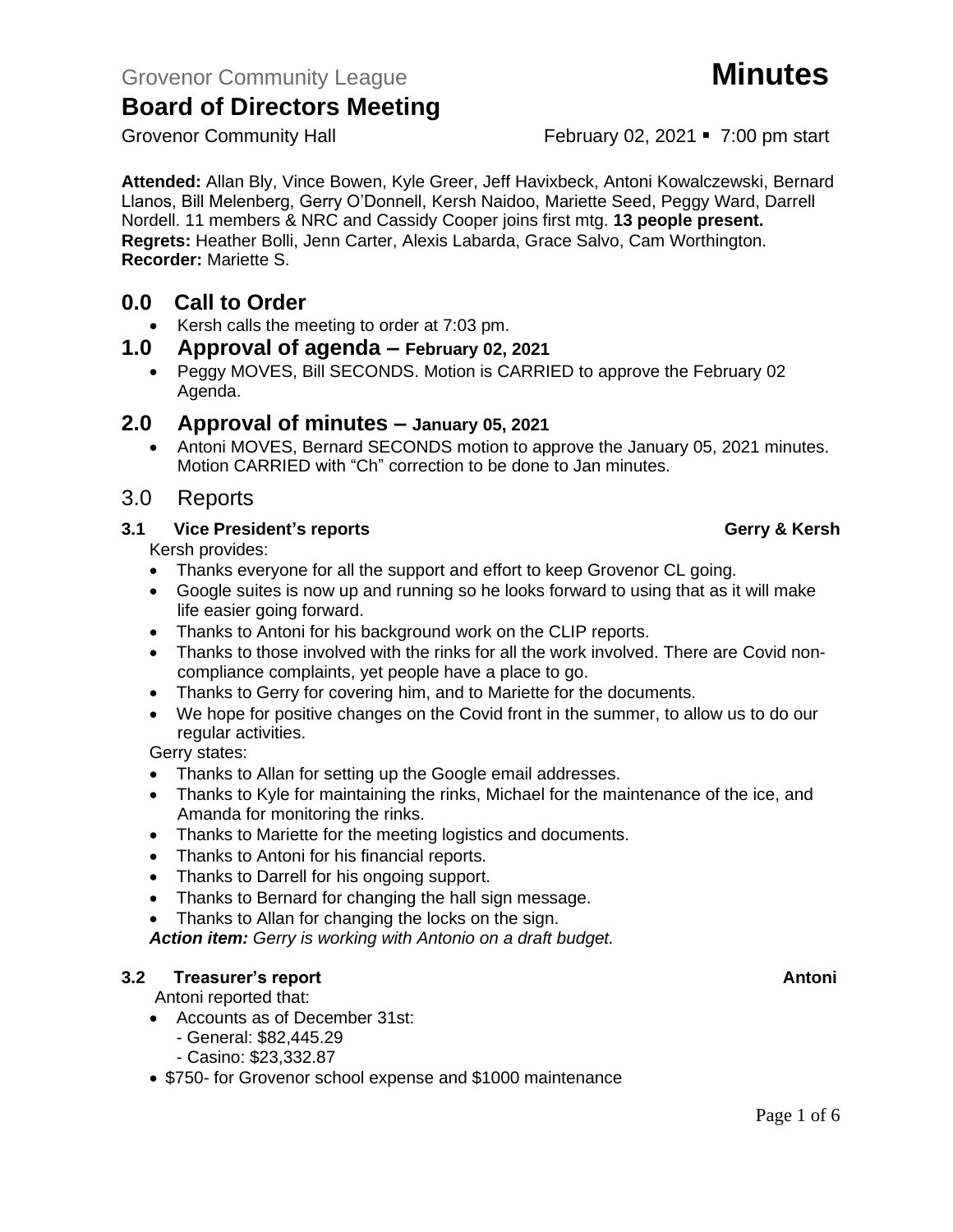Grovenor Community Hall **February 02, 2021** • 7:00 pm start

*Action Item: Antoni to provide details on two expenditures questioned at meeting.*

#### **3.3** Civics report **Kersh/Gerry**

Jeff reported that:

- A quiet month again.
- A couple in the neighbourhood wanting to put up a garage that is higher than a standard garage, but lower than a garden suite.
- They are planning on appealing. Neighbours are signing a letter of support.
- Jeff said he didn't oppose it as it is similar to what he did last year.
- Appeals process can be laborious.

#### **3.4 City of Edmonton** Darrell

Darrell sent a report, highlights included below, and then stated:

- [https://edmonton.us20.list](https://edmonton.us20.list-manage.com/subscribe?u=5f922ca5963499fbe01a51cc0&id=fc8dc5d7bex)[manage.com/subscribe?u=5f922ca5963499fbe01a51cc0&id=fc8dc5d7bex](https://edmonton.us20.list-manage.com/subscribe?u=5f922ca5963499fbe01a51cc0&id=fc8dc5d7bex)
- Brian has not responded regarding the form for sliding hill. He is waiting to hear back from Brian with form.
- Will have to involve the school as it goes across the school yard.
- City Parks is looking at licensing the garden plots.
- The garden has been in place for a decade or more since 2009, Cassidy says.
- Community gardens operate without guidelines on City parkland. Who is responsible for what has to be determined.
- He asks if we have fruit bearing trees and if the fruit is being cleaned up. Affirmative.
- He received an email today that he will forward. The city finished reconciling our playground project. We are receiving a cheque for \$67.000 with the letter addressed to Brad Mielke.
- It is unknown if those are restricted or general-purpose funds. Depending on matching money, we will have to look at where the funding came from. We may have to share it.
- Gerry will follow up on the status of the CFEP grant reporting.

*Action item: Darrell to forward email; To be determined the scope of the cheque/funds.*

### **4.0 Old business**

### **4.1 Programs and Social update Grace** Grace absent, no report

 $\bullet$  n/a

### **4.2 Sports update Gerry**

Gerry reported that:

• No information received from Rosa. Deferred

### **4.3 Ice rinks update CONSIDERENT CONSIDERED ASSOCIATES ASSOCIATES AND <b>Kyle**

Kyle reported that:

- A snow fence was added to help navigate people past the AHS covid signs. It was taken down due to the big windstorm last week.
- The snow fence will be put up again soon. It is a temporary measure.
- There have been some issues and it has been a learning curve, but all is pretty good.
- We shut down for a few days during the recent colder weather.
- The school is going to have a small class on Friday.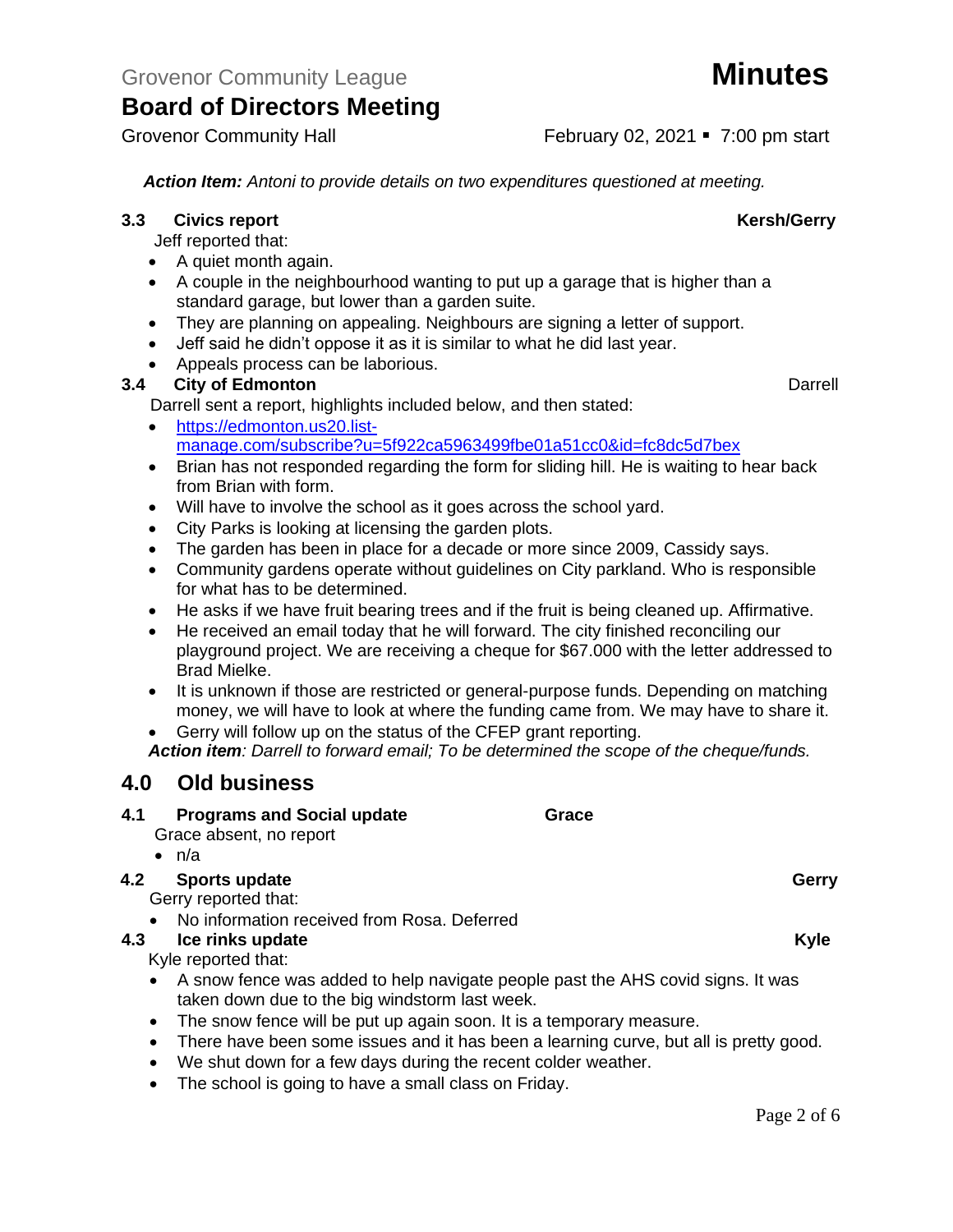Grovenor Community Hall February 02, 2021 • 7:00 pm start

• Darrell reports that Parks didn't want to help with the fence as it is on licensed land.

#### **4.4 Google Workplace update Allan**

#### Allan reported:

- The Google service has changed names from Suites to Workplace.
- The purpose is to have a single email domain and centralized storage. It is a transition.
- At this point in time, all the directors should have received a tutorial with their new email address and password.
- Can be difficult to manage multiple email addresses. Information is included. Getting an icon on your desktop is suggested.
- He has been working with Miriam on transitioning all the documents over. Those files also need sorting as it was a catchall place.
- Next, he will set up Cassidy with a Grovenor email address.
- He suggests Grovenor look at setting up an IT position to man the domain.
- He has yet to set up the other directors and coordinator. Open to discussion. Maybe consult the directors at large.
- Kyle would like an email address for the rink.

#### **4.5 Valley Line LRT & EPCOR infrastructure project Allan** Allan stated:

- Every time he receives updates on the LRT Valley Line or the EPCOR infrastructure project, he puts it on the website.
- The valley line south, is going to be managed by a 3-P partnership.
- The valley line west is a different 3-P partnership. These trains are to flow with the traffic.
- Kersh asked Darrell to keep us in the loop for information he hears regarding the projects.

#### *Action item: x*

## **4.6 Cheque for Grovenor School Food program Gerry**

Gerry stated:

- He got back to Charlene, the school principal. They did seem to have adequate funds at this time. He asked her for an update if things change.
- Heather and Vince are still keeping in touch with the school, ensuring that there is a two-way flow of information.

#### **4.7 Other old business All**

- X reported:
- $\bullet$  n/a

### **5.0 New business**

**5.1 New program director – Cassidy Cooper Gerry**

Cassidy reported that:

- He is a teacher and has lived in Grovenor for 15 years. His wife was the Grovenor social director 15 years ago. She started the first Fall Fest 15 years ago.
- He is looking to get a little more involved in the board/community.
- Kersh welcomes Cassidy and says it is great that he lives in the community.

*Motion to nominate Cassidy is moved by Gerry; seconded by Bill. All in favor.*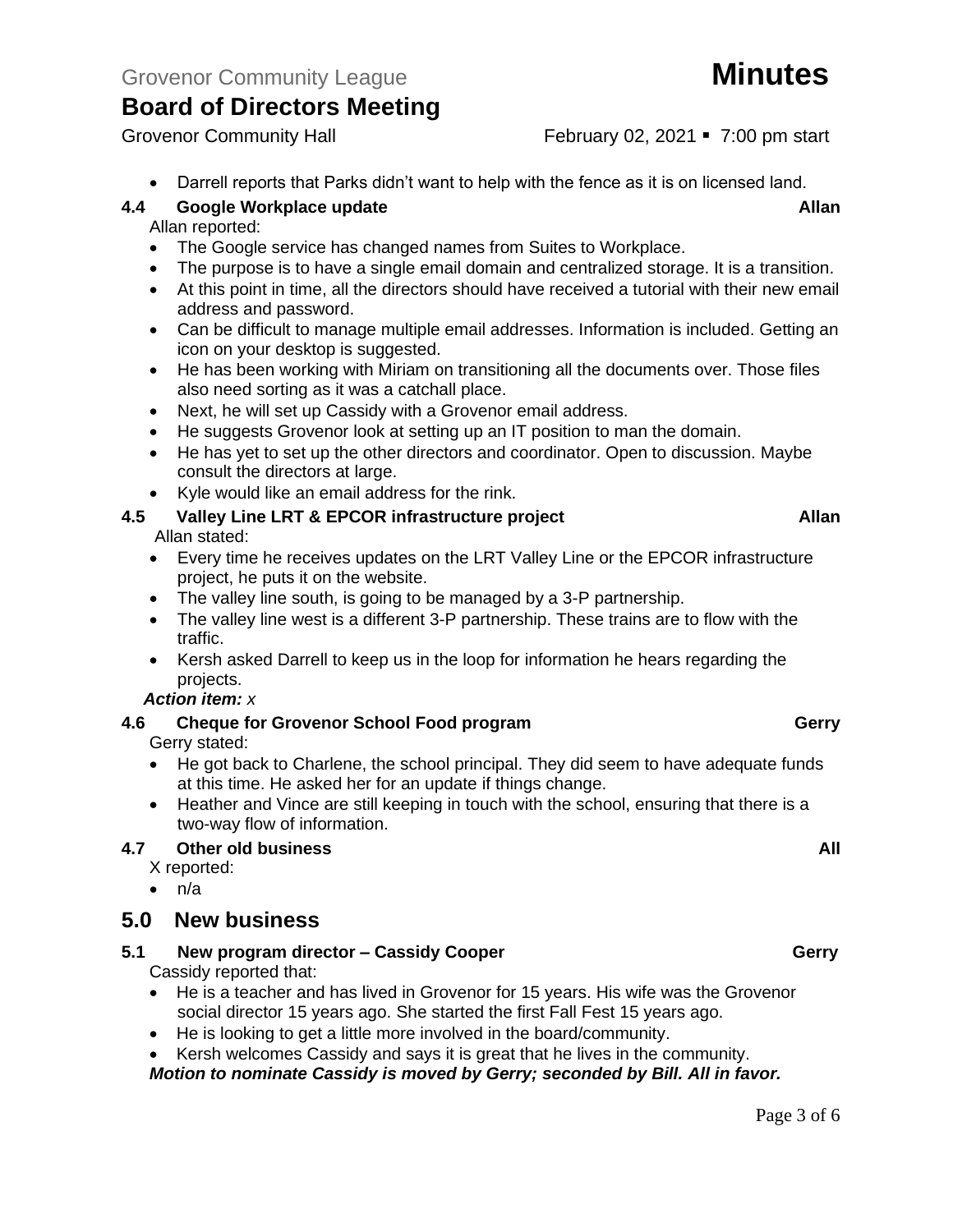Grovenor Community Hall **February 02, 2021** • 7:00 pm start

#### **5.2 Draft Goals and Objectives Gerry**

Gerry reported:

- During Covid 19 it is very difficult for the board to set up goals and objectives due to the limitations of the various protocols in place.
- He said that he will work with Antoni on a draft budget as it is important to approve these documents early in the year. Budgeting for all of the various programs is very difficult under the Covid circumstances.

*Action Item: Send all suggestions to Gerry by email regarding suggested changes to the draft goals and objectives document.*

#### **5.3 Token of appreciation** Mariette/Kyle

Mariette/Kyle reported that:

• Miriam has been answering the Grovenor hall email over the past 10 months without pay. To indicate our appreciation of her efforts, we would like to send her some gift cards.

#### *Motion for gift cards worth \$250 for Miriam moved by Allan, seconded by Peggy. Action Item: Gift card(s) for Miriam to be purchased and delivered.*

#### **5.4 Elections Canada**

- Elections Canada is doing some legwork to prepare for a potential spring/fall election.
- We have some legwork to do before answering them.
- We can pursue it, asking for additional information, if everyone is in agreement.
- We are an alternate to the school. Once they find out what the dimensions of our hall are, it may not meet their requirements.
- Gerry will move ahead to find out if our hall is suitable. And to learn the reimbursement rate. We need to cover our costs.
- We also need to go through the appropriate protocols with AHS and CoE.
- Gerry will start that ball rolling tomorrow.
- Our insurance covers liabilities and he will ask EC about their coverage.
- Pads in the defibrillator are expired it is mentioned. Gerry will ask EC if they can procure a new defibrillator.

*Action Item: Gerry to work with Elections Canada request.*

#### **6.0 Action Items update (for items not yet covered)**

- Yes, there is some damage to equipment shed.

- Waiting for summer to get equipment for light.
- Completed and ongoing re skating rink use by school. Set up

- Antoni and Kersh are in the final throes of reconciliation. IT is overdue, but the City has been flexible as they collect information.

- Spring item to repair gate as well. Kyle asks to compile all his items together.
- Spring for dog signage. Peggy says there are new signs at park.

- City is not keen to do traffic study right now during Covid. But they are not following their vision zero policy. Kersh to follow up.

- Cameras at hall are still in process.
- Contracts on hold still.
- Clip grant remove lower item.
- In progress new power provider.
- Delete  $4<sup>th</sup>$  item from end.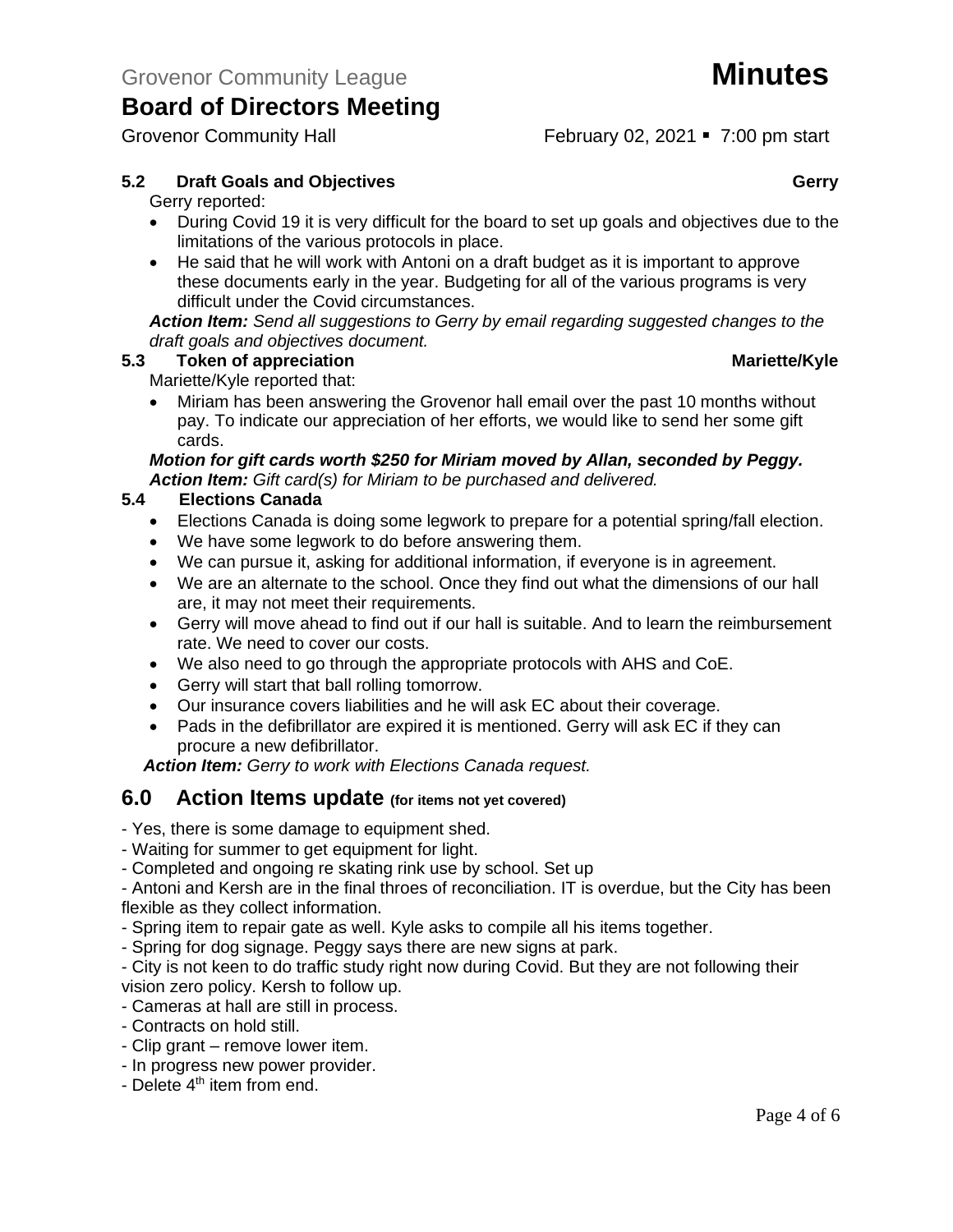| soara or Birootoro mooting<br><b>Grovenor Community Hall</b> | February 02, 2021 • 7:00 pm start |
|--------------------------------------------------------------|-----------------------------------|
| - Remove sidewalk, lower one.<br>- Remove subcommittee item. |                                   |
| Next meeting - April 07, 2021 - 7:00 pm<br>7.0               |                                   |
| Adjourned 8:26 pm                                            |                                   |
| *Please see December 2020 Income Statement included below.   |                                   |
| <b>Profit and Loss</b>                                       | <u>bvenör</u>                     |
| <b>Grovenor Community League</b>                             |                                   |
| Date Range: Dec 01, 2020 to Dec 31, 2020                     |                                   |
| <b>ACCOUNTS</b>                                              | Dec 01, 2020<br>to Dec 31, 2020   |
| <b>Income</b>                                                |                                   |
| Program Income - Membership Dues                             | \$300.00                          |
| Program Income - Program Service Fees                        | \$300.00                          |
| <b>Total Income</b>                                          | \$600.00                          |
|                                                              |                                   |
| <b>Total Cost of Goods Sold</b>                              | \$0.00                            |
|                                                              |                                   |
| <b>Gross Profit</b><br>As a percentage of Total Income       | \$600.00<br>100.00%               |
|                                                              |                                   |
| <b>Operating Expenses</b>                                    |                                   |
| <b>Block Party Re-imbursements</b>                           | \$62.70                           |
| Ice Maintenance Expense                                      | \$1,821.60                        |
| Memberships & Dues                                           | \$519.26                          |
| <b>Repairs &amp; Maintenance</b>                             | \$808.71                          |
| Telecommunication/Broadband                                  | \$101.85                          |
| <b>Utilities</b>                                             | \$710.28                          |
| <b>Total Operating Expenses</b>                              | \$4,024.40                        |
| <b>Net Profit</b><br>As a percentage of Total Income         | $-$3,424.40$<br>$-570.73%$        |

Page 5 of 6